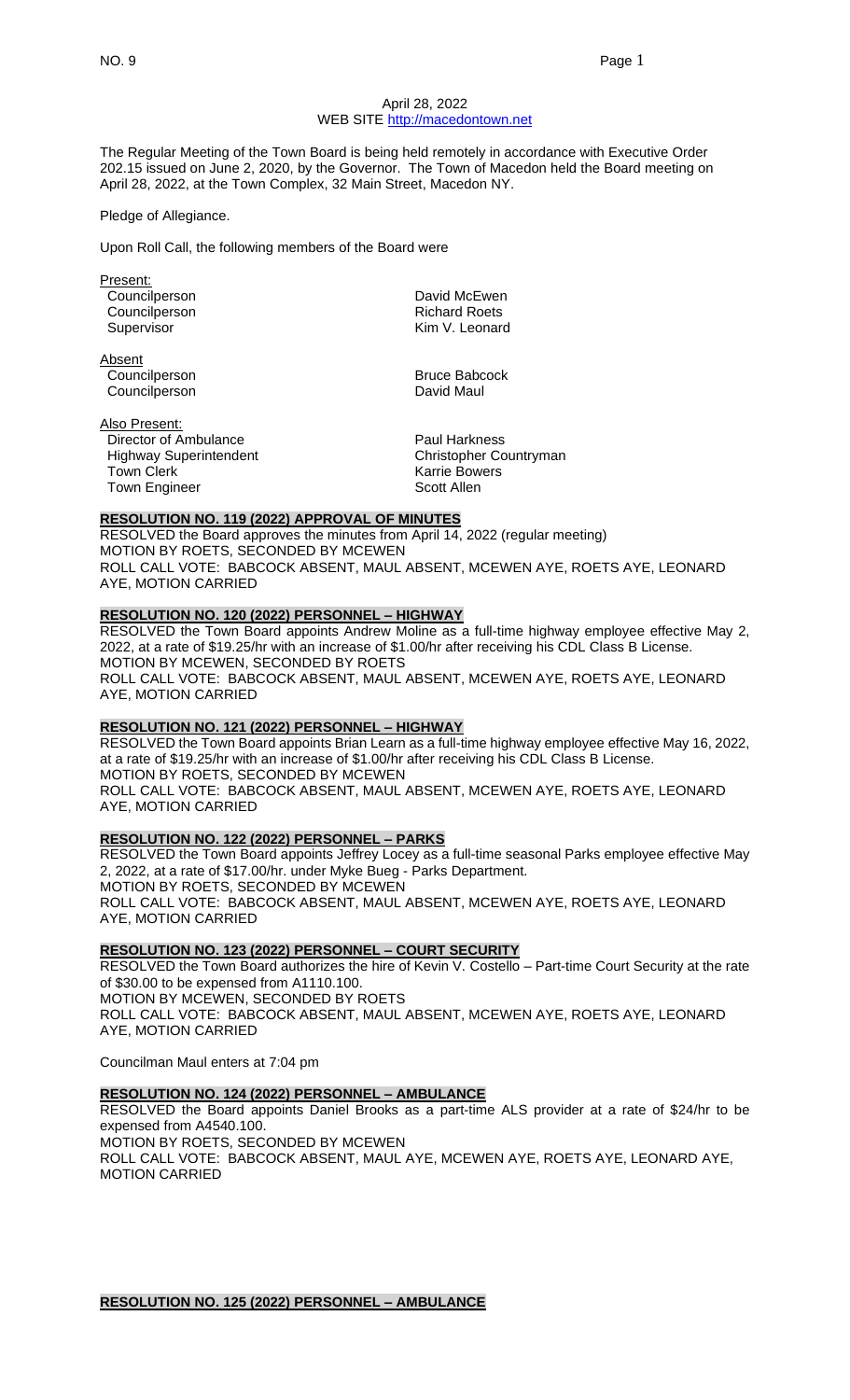MOTION CARRIED

RESOLVED the Board appoints Kristen Ferguson as a part-time BLS provider at a rate of \$16.80/hr to be expensed from A4540.100.

MOTION BY ROETS, SECONDED BY MCEWEN

ROLL CALL VOTE: BABCOCK ABSENT, MAUL AYE, MCEWEN AYE, ROETS AYE, LEONARD AYE, MOTION CARRIED

# **RESOLUTION NO. 126 (2022) PURCHASE OF LAPTOPS**

RESOLVED the Town Board authorizes the Supervisor to purchase two computers including the set-up for the full-time Senior Clerk Typist and the Parks Director to be expensed out of A1220.200 and A7110.200 respectively not to exceed \$1,100 each. MOTION BY MAUL, SECONDED BY MCEWEN ROLL CALL VOTE: BABCOCK ABSENT, MAUL AYE, MCEWEN AYE, ROETS AYE, LEONARD AYE, MOTION CARRIED

# **RESOLUTION NO. 127 (2022) PERSONNEL – RESIGNATION**

RESOLVED the Board accepts the resignation of Sergeant Stephen MacNeal effective April 26, 2022. The Board wishes Officer MacNeal all the best in his retirement. MOTION BY MAUL, SECONDED BY ROETS ROLL CALL VOTE: BABCOCK ABSENT, MAUL AYE, MCEWEN AYE, ROETS AYE, LEONARD AYE,

> **BIDS April 28, 2022**

**10:00 am Macedon Greenway & O'Neil Rd Bridge Park**

| <b>COMPANY/INDIVIDUAL</b> | <b>ADDRESS</b>            | <b>BID AMT.</b><br><b>MACEDON Greenway &amp; O'Neil Rd. Bridge</b><br><b>PER TRIP</b> |
|---------------------------|---------------------------|---------------------------------------------------------------------------------------|
| <b>GED Enterpries</b>     | 1832 Walworth Rd, Palmyra | \$425                                                                                 |
| Simpson Lawn Care         | 5330 Eddy Rd, Marion      | \$450                                                                                 |

### **RESOLUTION NO. 128 (2022) MOWING BIDS –RT. 31 GREENWAY & O'NEIL RD. BRIDGE AWARDED**

WHEREAS the Town of Macedon received sealed bids for mowing of Macedon Canal Greenway & O'Neil Rd. Bridge April 28, 2022.

BE IT RESOLVED the Town Board awards the mowing bid to Simpson Lawn Care, not to exceed two years, and

BE IT RESOLVED mowing will be at the discretion of the Highway Superintendent. MOTION BY MAUL, SECONDED BY ROETS ROLL CALL VOTE: BABCOCK ABSENT, MAUL AYE, MCEWEN AYE, ROETS AYE, LEONARD AYE, MOTION CARRIED

# **RESOLUTION NO. 129 (2022) TRANSITION LANDSCAPE CONTRACTS**

RESOLVED the Board authorizes the Supervisor to sign the contracts with Transition Landscape and Design for the applications of fertilizing and weed control at the Town Hall, Highway and Parks. MOTION BY MCEWEN, SECONDED BY ROETS

ROLL CALL VOTE: BABCOCK ABSENT, MAUL AYE, MCEWEN AYE, ROETS AYE, LEONARD AYE, MOTION CARRIED

## **RESOLUTION NO. 130 (2022) AMENDMENT TO RESOLUTION NO. 105 (2022) HARV'S HARLEY FIREWORKS APPLICATION**

RESOLVED that Resolution No. 105 (2022) be amended to state May 7, 2022, not May 2, 2022. MOTION BY MAUL, SECONDED BY MCEWEN ROLL CALL VOTE: BABCOCK ABSENT, MAUL AYE, MCEWEN AYE, ROETS AYE, LEONARD AYE, MOTION CARRIED